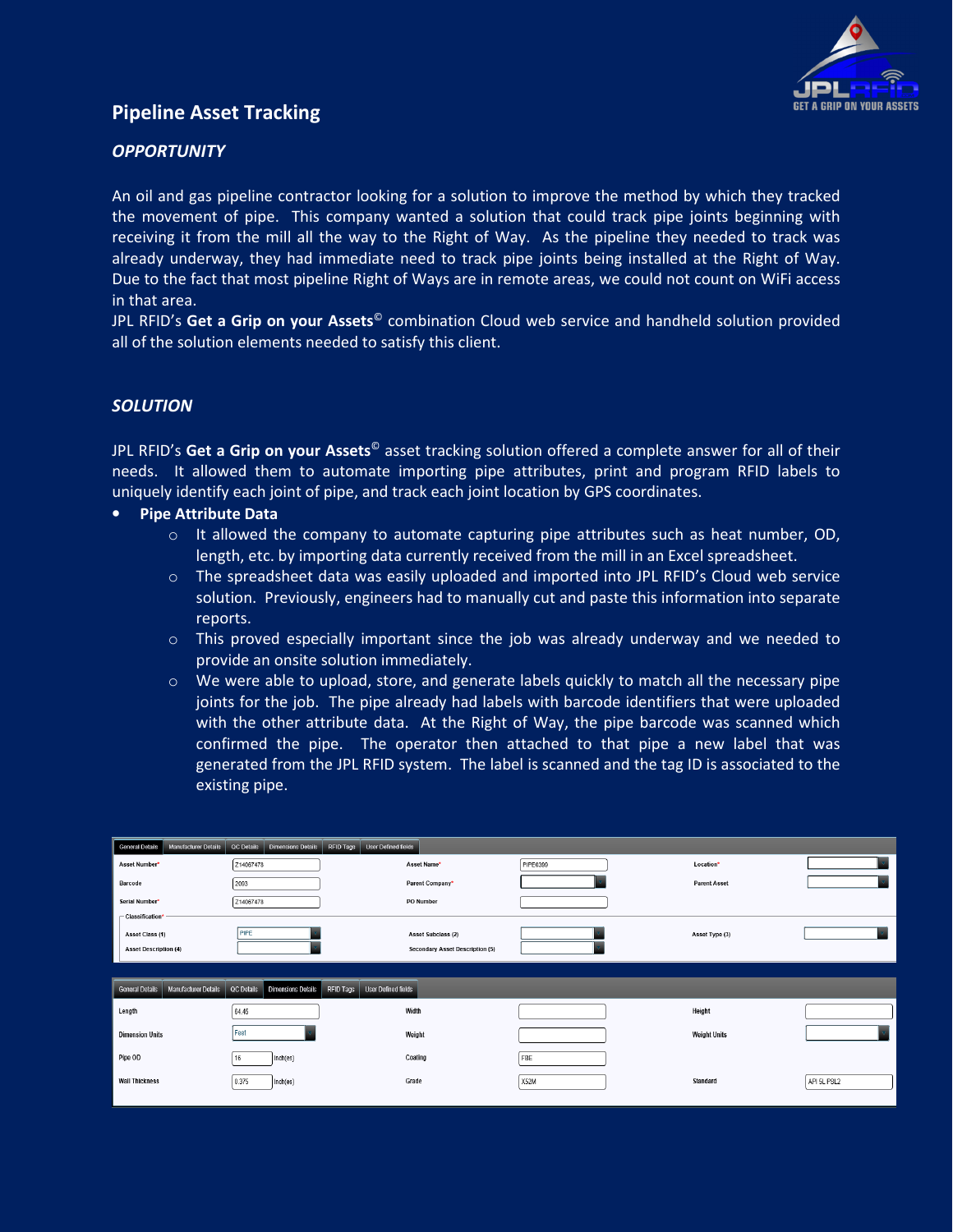

### *SOLUTION* **(continued)**

- **Remote Operation** 
	- $\circ$  JPL RFID's handheld software is designed to operate with WiFi connectivity to the Cloud web service. This allows real time verification and storage of all data collected.
	- $\circ$  For this solution, the handhelds needed to operate at the Right of Way without a WiFi connection and still collect location data.
	- $\circ$  JPL RFID's handheld software solution was capable of being configured to allow for updating individual pipe information offline to deliver this solution. The entire pipe asset database was downloaded and stored on the handheld for remote operation.
	- o Each pipe was scanned and location updated on the handheld.
	- $\circ$  When the handheld was moved within a WiFi signal it could use, the handheld remotely connected to the Cloud service and uploaded all data collected during the time it was operating offline.
- **GPS location tracking** 
	- $\circ$  Besides being able to automatically upload the pipe attributes, it was imperative that each pipe joint was tracked by GPS coordinates when moved to the Right of Way.
	- o The handhelds used are fully GPS capable. When the pipe tag is scanned and the pipe is confirmed to be identified, the pipe location is saved. The location is stored with GPS coordinates and associated to that unique pipe joint.

### • **Map View Report**

- $\circ$  Once the data is uploaded to the Cloud web service, you can use the Map View Report which uses Google Maps to display the pipe's geographic location.
- $\circ$  You can visually verify each piece of pipe joint that has been laid at the Right of Way by seeing its geographic location and how each pipe maps together with the other pipe joints to form the entire pipeline.
- $\circ$  You can also select a map pin representing a joint of pipe and see the individual attribute data.

|                     |                      |                | Z14067931                       |                                                 | $\times$<br>$\wedge\wedge$ |
|---------------------|----------------------|----------------|---------------------------------|-------------------------------------------------|----------------------------|
| <b>Asset Number</b> | Barcode              | ∧              | Z14067931<br>Asset<br>Number:   | <b>Parent Asset:</b><br>Z14067931<br>Serial No: |                            |
| k1                  | 19<br>∧              |                | Asset Name: PIPE0795<br>Current | <b>Manufacturer:</b>                            |                            |
| Z14068862           | 123                  |                | Location:                       | Model<br>Number:                                |                            |
| Z14067692           | 1000                 | $\bullet$<br>ш | Barcode:<br>585                 | Department:                                     |                            |
| Z14067401           | 128                  | $+$            | Secondary                       | Supplier:                                       |                            |
| Z14068096           |                      |                | Asset<br><b>Description</b>     | Weight:                                         |                            |
| Z14069339           | 1902                 |                | $(5)$ :                         | 64.44 Feet<br>Length:                           |                            |
| Z14067478           | 2093                 |                |                                 |                                                 |                            |
| Z14073939           | 1406                 |                |                                 |                                                 |                            |
| Z14069059           |                      |                | 1379                            |                                                 |                            |
| Z14069031           | 1300                 |                |                                 | <b>ORTHUGHER</b>                                |                            |
| Z14067973           | 2075                 | $\overline{a}$ |                                 |                                                 |                            |
| Z14067931           | 585                  |                |                                 | <b>ROSE</b>                                     |                            |
| Z14067156           | 1668                 |                |                                 |                                                 |                            |
| Z14068792           | 1502                 |                |                                 | <b>REGICAL CO.</b>                              |                            |
| Z14068645           | 1465<br>$\checkmark$ | Google         |                                 |                                                 |                            |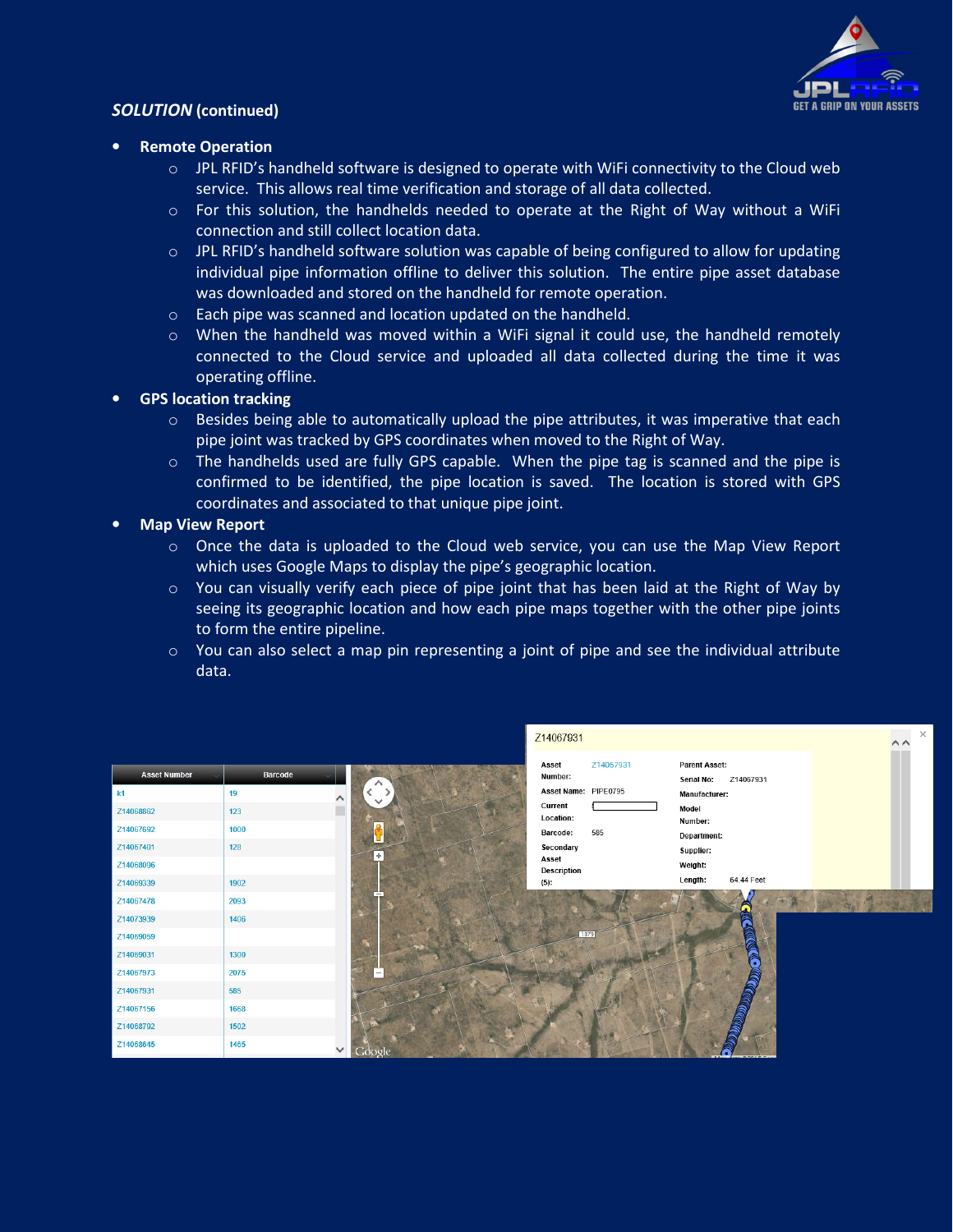

# *BENEFITS* using JPL RFID's **Get a Grip on your Assets**© Asset Tracking Solution

#### • **Increased efficiency, decreased labor, improved data accuracy**

- $\circ$  Before using JPL RFID's system, capturing data on the movement of pipe joints was two totally separate processes
- o We increased efficiency and decreased labor by 100%.
- o Improved the accuracy and efficiency of records by having each pipe automatically recorded
- $\circ$  Capturing joint location by using GPS coordinates at the same time as identifying the pipe joint increased efficiency in capturing location data as well as improving the accuracy of the data.
- **Simplified data import** 
	- $\circ$  The ability to upload spreadsheet data directly into the JPL RFID asset tracking system eliminated previous errors made trying to copy and paste information between separate spreadsheets.
	- o This also previously resulted in sometimes missing data altogether.
- **GPS coordinate location capture** 
	- $\circ$  Using the Orbit GPS attachment coupled with JPL RFID's software, the location of each individual pipe joint is captured with GPS coordinates.
- **Visual location display** 
	- $\circ$  The location of each pipe joint is displayed in the Map View Report using Google Maps.
	- $\circ$  Daily progress of pipeline construction was easily monitored at the home office while the work took place hundreds of miles away.
- **Easy Access to Individual Pipe Data** 
	- o You can select an individual pipe joint in the Map View. View all attribute data associated with that specific joint.
	- $\circ$  The main dashboard also allows you to select a location to get a comprehensive list of all pipe joints in that named location. Or if the pipe is mapped only by GPS coordinates, you get a full list of those pipe joints as well. See basic information of each joint.
	- $\circ$  Select a specific joint and get a screen with all data associated with that joint including the entire move history and any documents, photos, or video attachments.

#### *KEY PRODUCT FEATURES* - JPL RFID's **Get a Grip on your Assets**© Asset Tracking Solution

#### **Handheld:**

- **WiFi Connectivity** 
	- $\circ$  Synchronizes all data with Cloud Web Service using WiFi connection
- **Supports both Barcode and RFID technology**
- **GPS Coordinate location capture**
- **Inventory** 
	- o Perform inventory of assets in a location
	- $\circ$  Confirm what assets are there, any assets missing, any assets in wrong location
- **Geiger Function** 
	- o Tune down the antenna power to locate an individual asset
	- o Color bar raises and lowers as you get near or far from the selected asset
- **Attribute Details** 
	- o View any asset attribute details on the handheld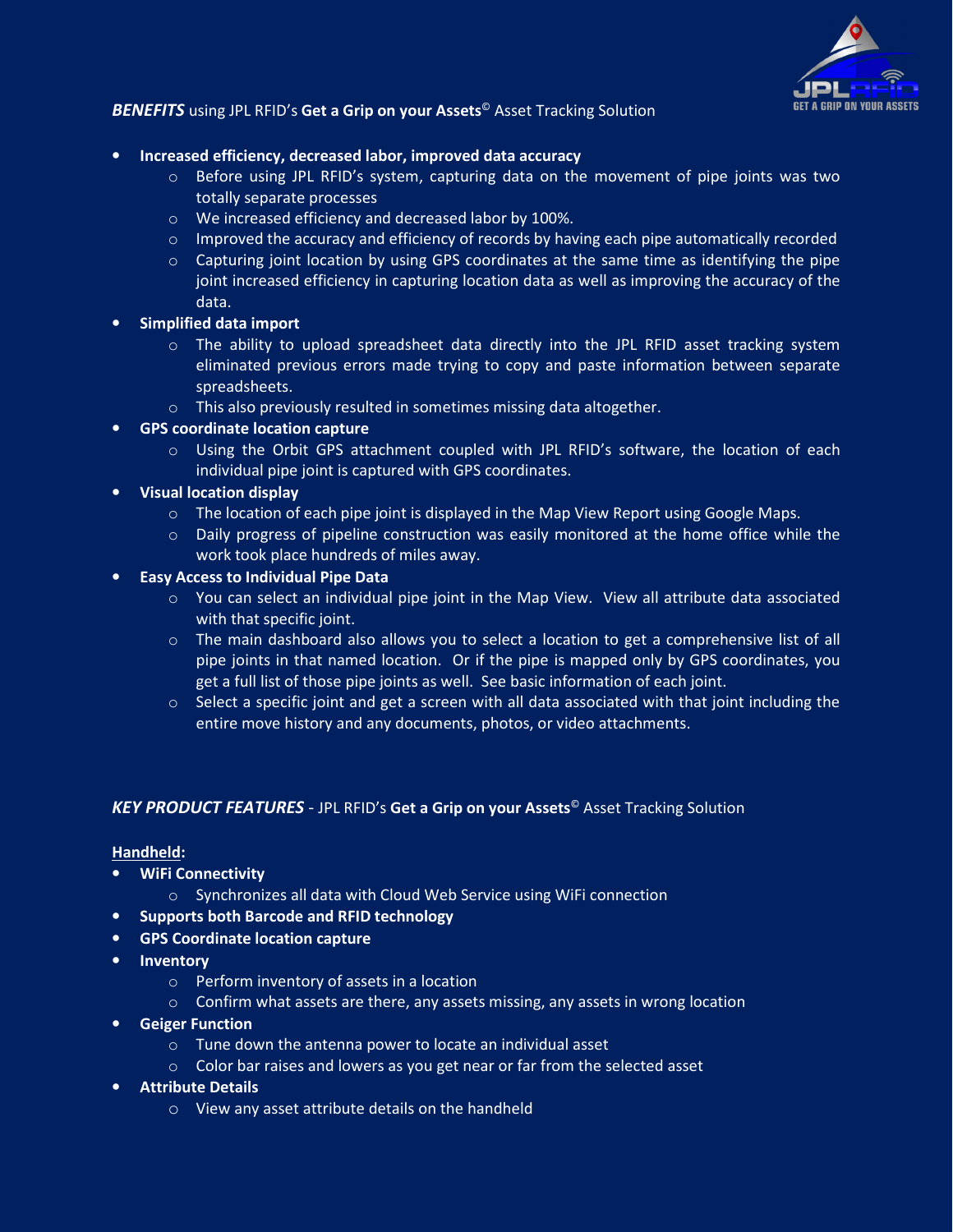

# *KEY PRODUCT FEATURES (continued)*

#### **Cloud Web Service:**

- **24/7 Global Data Access** 
	- o All data is synchronized with the Cloud web service.
	- $\circ$  Allows any authorized user to access data anytime and anywhere via Internet connection on your PC, tablet, or smartphone.
- **Main Dashboard** 
	- Provides overall asset count, locations listed, number of assets by location, maintenance details (due, past due, etc.).
- **Real Time Data** 
	- o Using handheld, fixed readers, and/or GPS enabled tags, asset data is updated and synchronized with the Cloud web service with every transaction performed.
- **Asset Taxonomy** 
	- o Create your own levels of associated characteristics
- **Parent/Child Association** 
	- $\circ$  Associate a piece of equipment that is tagged and tracked and then built into a larger piece of equipment (parent) that needs to be tagged and tracked.
	- o All moves of the parent asset result in an automatic move of the child part.
- **Automated Data Import via Excel spreadsheet** 
	- $\circ$  Import asset attribute data using Excel spreadsheet rather than using the manual data entry template.
- **Automated Data Transfer with existing ERP systems** 
	- $\circ$  Can interface to popular ERP system such as SAP, Oracle, etc. to port data.
	- $\circ$  Capability to develop interface with other industry systems or custom systems as well.
- **Asset Movement Alerts** 
	- $\circ$  Receive alert when any asset is received or exits a selected location.
	- o Receive alert anytime a selected asset makes a location change.
- **File Attachment** 
	- o Files such as Word, Excel, Powerpoint, PDF, etc. can be associated to any asset.
	- o Photos and video files can also be associated to any asset.
	- $\circ$  File attachment can be done through the Cloud Web Service or Smartphone app.
- **Barcode/RFID Printer Support** 
	- o Print your own custom label template including Barcode
	- o Program RFID tags with your own unique identifier
	- o Save data to tag User Memory
- **Maintenance Scheduling and Tracking** 
	- o Define your own maintenance tasks, assign maintenance tasks to be performed
	- $\circ$  Assign scheduled maintenance times including recurring (weekly, monthly, etc.)
	- o Set priorities for maintenance tasks
	- o Receive alerts when maintenance is due for a selected asset, set reminder interval
	- o Maintenance dashboard/reports show assets status (due, past due, etc)
- **Smartphone App Support** 
	- o Authorized users can access the Cloud web service on their smartphone using the iOS or Android app.
	- o Find location of asset, see all attribute details, attach photos to selected asset.
- **Customization Services Available**